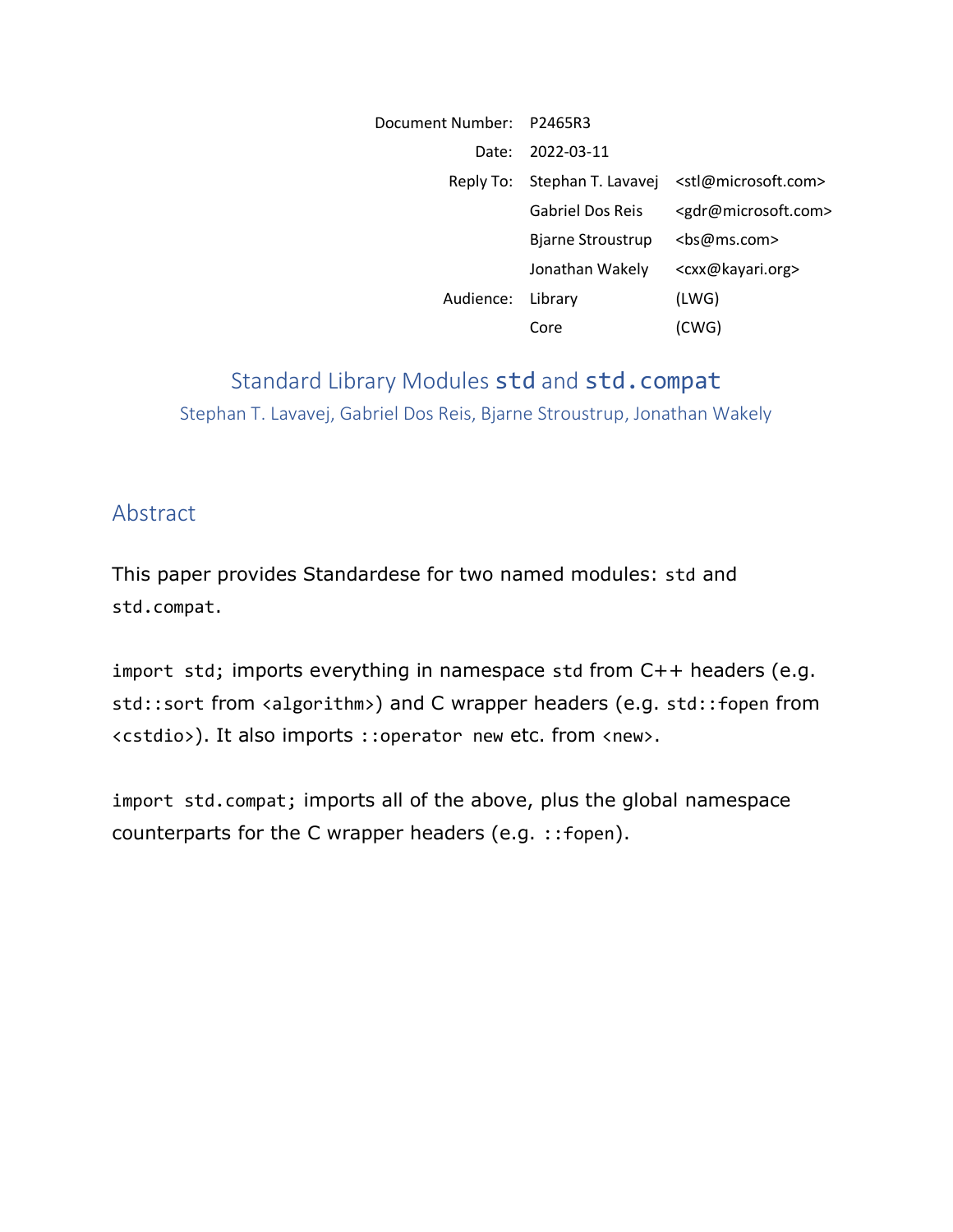# Changelog

- R0
	- o Reviewed by LEWG on 2021-10-12.
- $\bullet$  R1
	- o Renamed std.all to std.compat.
	- o Removed lists of alternative names.
	- o Removed Library Evolution (LEWG) from the target Audience.
	- o Added lines mentioning that alternative designs did not have consensus in LEWG.
	- o Updated the Proposed Wording context to depict stable names like [class.spaceship] instead of section numbers like 11.10.3.
- $\bullet$  R<sub>2</sub>
	- o Updated after CWG review on 2022-01-27.
	- o Added changes to [basic.stc.dynamic.general].
	- o Changed "is reachable from" to "precedes", which is a Word of Power in [basic.lookup.general].
	- o Removed the Open Wording Questions.
- $\bullet$  R<sub>3</sub>
	- o Updated after CWG review on 2022-03-11.
	- o Changed [dcl.init.list] back to "is reachable from", adding a citation of [module.reach].
	- o Added changes to [dcl.type.auto.deduct].
	- o Rebased on Working Draft N4901 (paragraph numbers changed).

## Background

See [P2412R0](https://wg21.link/P2412R0) "Minimal module support for the standard library" which explains why import std; is ideal for usability and has amazing compiler throughput compared to classic #include directives.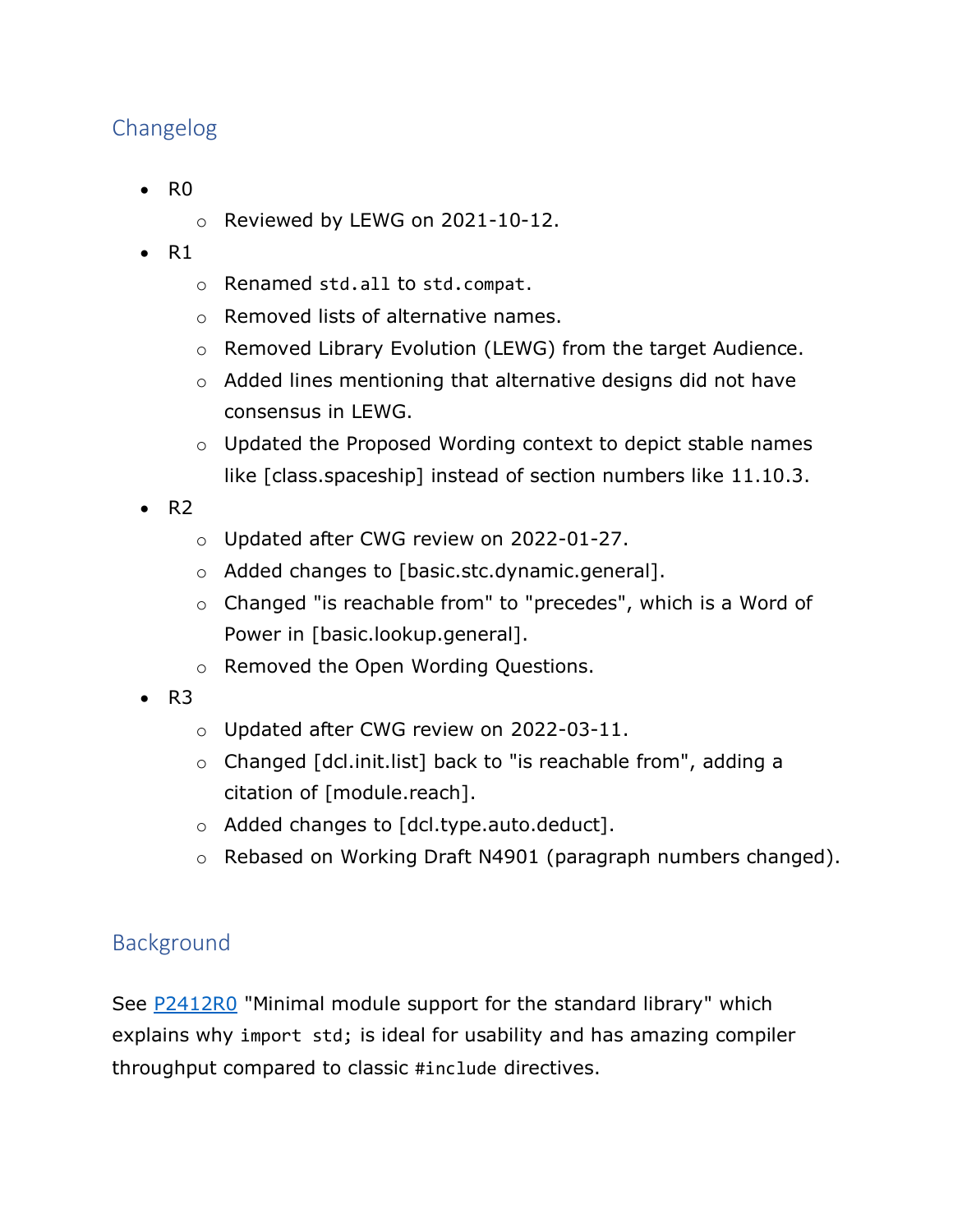## Rationale

The biggest concern from the LEWG review of [P2412R0](https://wg21.link/P2412R0) involved the global namespace and can be viewed as Adoption versus Cleanliness.

The Adoption concern is that if Standard Library Modules don't provide ::fopen, ::size t, ::tm, etc. then it will be difficult to migrate existing codebases - especially because on some platforms, the True Names are always global, so even if users are disciplined about including <cmeow> instead of <meow.h>, it is extremely easy to depend on the global namespace.

The Cleanliness concern is that the global/std namespace issue (where <meow.h> definitely provides ::meow and might provide std::meow, and <cmeow> definitely provides std::meow and might provide ::meow) is a complexity headache that's annoying to teach and to deal with, and Standard Library Modules are probably the only chance we'll ever have to permanently resolve it.

We believe that providing two named modules will follow LEWG guidance and address both concerns by giving users a choice.

- Users who want Cleanliness can say import std; and avoid polluting the global namespace. There's no extra typing, and no throughput impact.
- Users who want to prioritize Adoption in an existing codebase can say import std.compat; and avoid having to qualify all mentions of fopen, size\_t, strlen, etc.
	- $\circ$  This is a bit more typing, but it's still just 1 line.
	- o There's strictly more throughput impact, but it should be minimal (as we've found, importing a named module is extremely fast,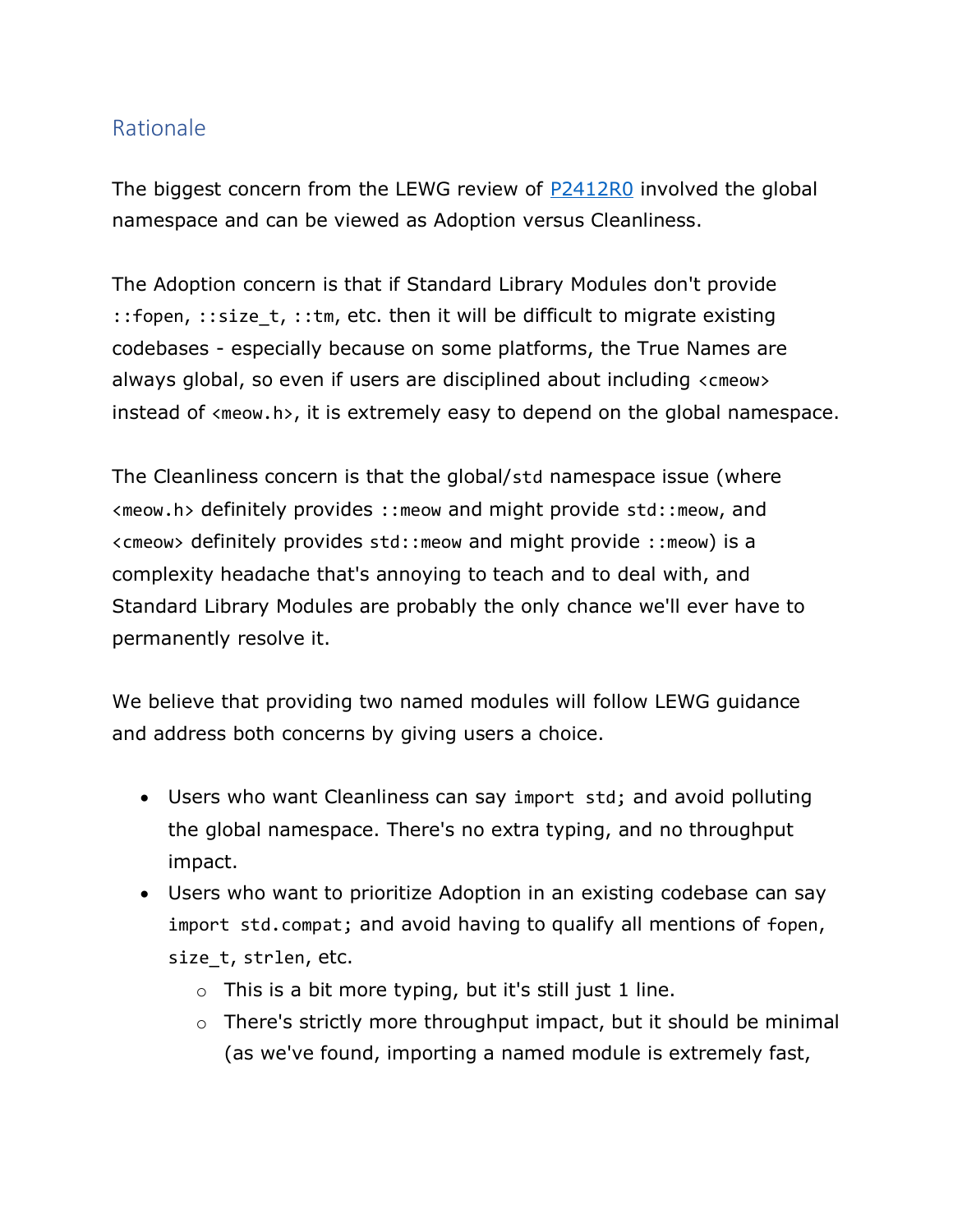and the <cmeow> headers define much less machinery, both in quantity and complexity, than the C++23 Standard Library).

In general, modules are orthogonal to namespaces, but this reflects the existing division between <cmeow> and <meow.h>. It should be natural for users to learn.

The Sufficient Additional Overloads ([cmath.syn]/2) are always a headache to analyze, but we believe that this avoids disrupting them in any way. Someone who says import std; gets all of the Overloads in namespace std (and no danger of referring to the global name, an improvement). Someone who says import std.compat; gets the same behavior as someone who includes <cmath>, <cstdlib>, <math.h>, and <stdlib.h> (or just <cmath> and <cstdlib> on a platform like MSVC).

Note that [module.unit]/1 has reserved std and std.\* as module names.

## Alternative Design: Separate Module for the Global Namespace

Another alternative would involve changing the design, where import std; would behave as specified here, and import cstd; (or some other name) would provide just the global namespace names. (With <new> remaining in import std;.) This would require users who want both to say both import declarations. This alternative design did not have consensus in LEWG.

## Alternative Design: Reverse the Modules

Yet another alternative would be to have import std; provide namespace std and the global namespace, while import std.strict; (or some other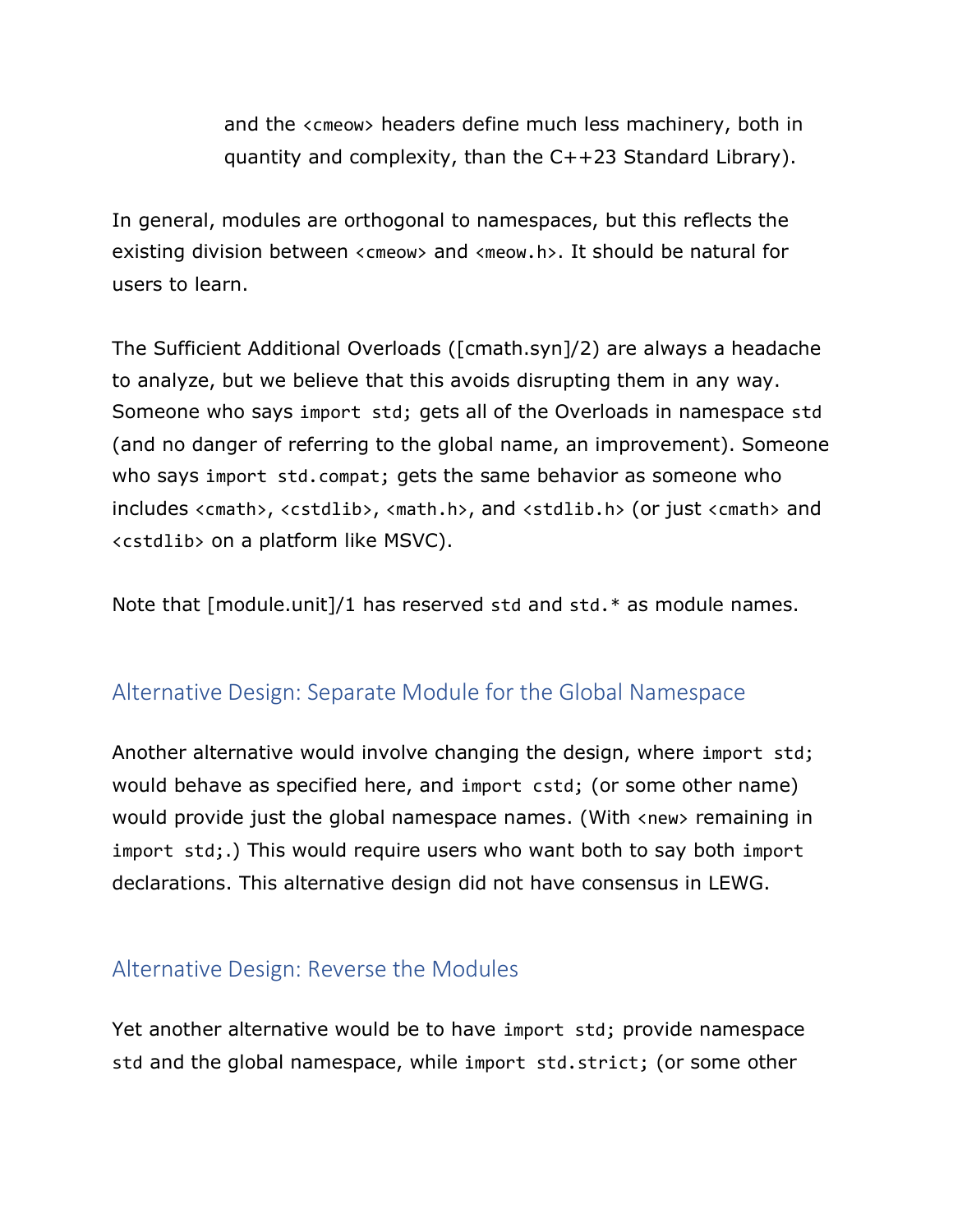name) provides only namespace std. This alternative design did not have consensus in LEWG.

### Frequently Asked Questions

**Are any macros provided by the Standard Library modules?** No, and this is intentional.

For feature-test macros, users must #include <version> or import <version>; (as header units can emit macros).

For assert, errno, offsetof, va arg, etc., users must #include <meow.h> or #include <cmeow>. (<assert.h>/<cassert> are extra-special as they can be repeatedly included with varying behavior controlled by NDEBUG.)

#### **Are deprecated features provided by the Standard Library modules?**

Yes. This is implied by the normative wording.

## **Are C++ features in C wrapper headers, like std::byte in <cstddef>, provided by the Standard Library modules?**

Yes. import std; provides everything in namespace std, including the contents of the C wrapper headers, including C++-specific additions.

## **Are std::initializer\_list and other machinery with Core Language interactions provided by the Standard Library modules?**

Yes. This is implied by the normative wording. However, we do need to update the Core Language wording that requires <compare>, <initializer\_list>, and <typeinfo> to be included (classically) or imported (as header units), now that named modules are available.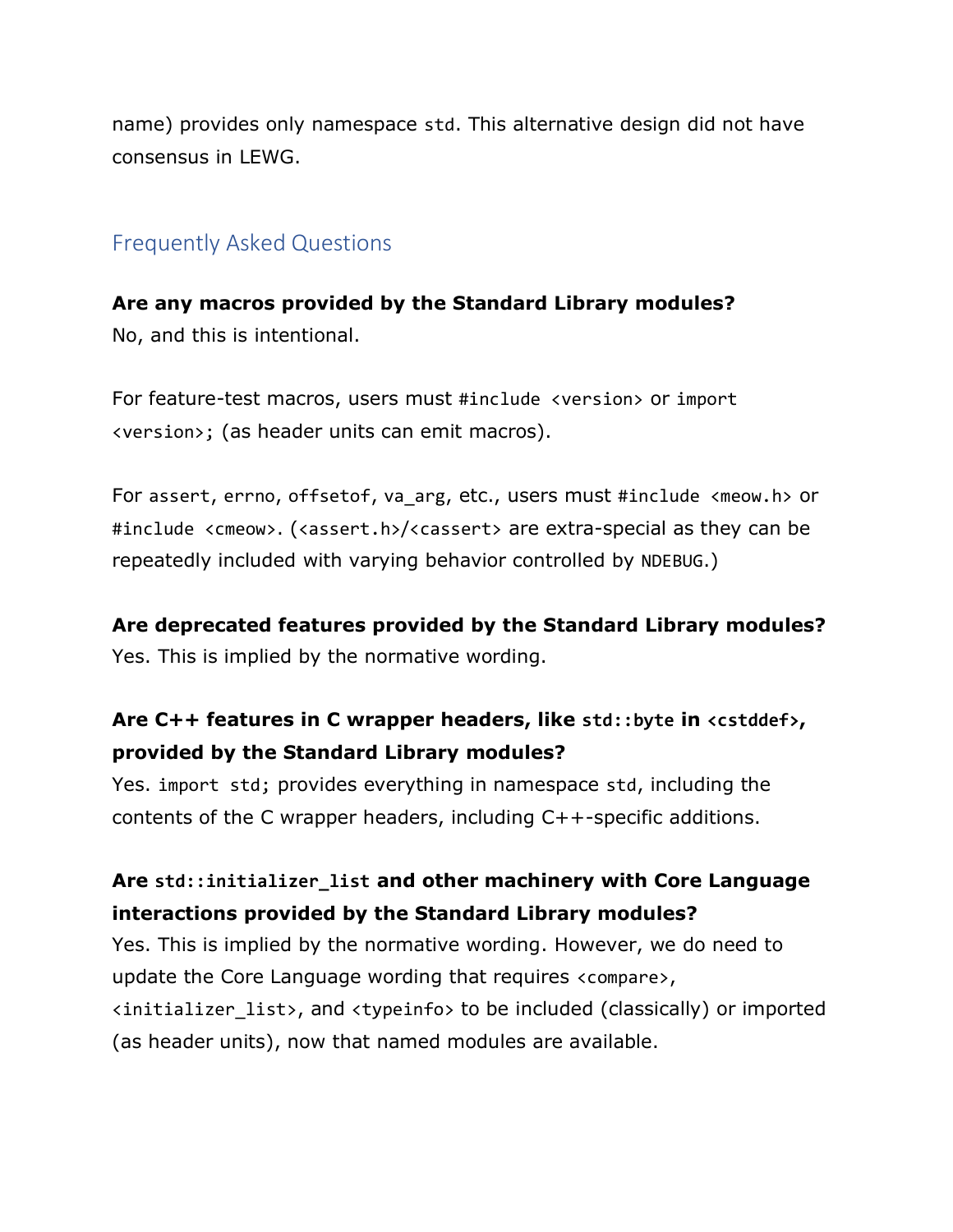#### **Is there any implementation experience?**

Not yet.

The experimental named modules that MSVC has been shipping for a while are a repackaging of the existing library (with no distinction between std::sort and std::\_Internal\_helper\_functions) and divide it into subsets (instead of the "only std" and "std plus global" design here).

### **Should new proposals target** *only* **the Standard Library modules?**

No. New proposals should expect that many users will continue to use classic includes for many years for various reasons, such as build system issues. (We expect that there will be a few users of C++20 Standard Library header units, although that early adopter population is likely to migrate to C++23 Standard Library modules as soon as possible.)

Therefore, new proposals should continue to carefully consider what headers to modify, and/or what headers to add. The main consideration for new proposals is that if they want to emit macros (other than feature-test macros) for any reason, that would be unavailable to users of Standard Library modules, so non-macro mechanisms should be found if possible.

# Proposed Wording

All changes are relative to [N4901.](https://wg21.link/N4901)

- Add a new feature-test macro \_\_cpp\_lib\_modules to [version.syn], with a value chosen by the editors as usual.
	- o Unlike all of the other library feature-test macros, this should **not** have a comment "// *also in* <HEADER>".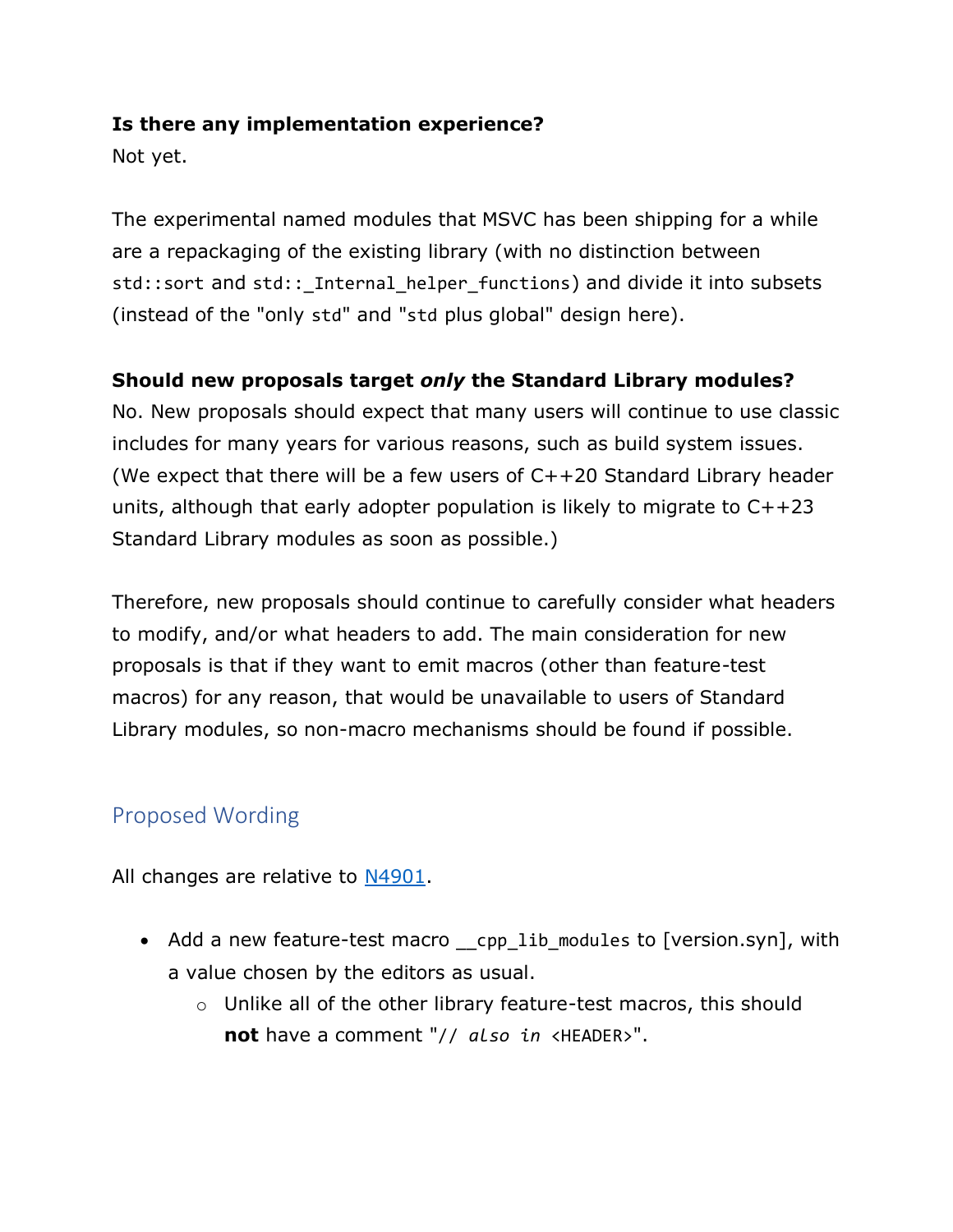• Add a new section that's a child of 16.4.2 "Library contents and organization" [organization], immediately after 16.4.2.3 "Headers" [headers]:

Modules [std.modules]

The C++ standard library provides the following *C++ library modules*.

The named module std exports declarations in namespace std that are provided by the importable C++ library headers ([tab:headers.cpp] or the subset provided by a freestanding implementation) and the C++ headers for C library facilities ([tab:headers.cpp.c]). It additionally exports declarations in the global namespace for the storage allocation and deallocation functions that are provided by <new> ([new.delete]).

The named module std.compat exports the same declarations as the named module std, and additionally exports declarations in the global namespace corresponding to the declarations in namespace std that are provided by the C++ headers for C library facilities ([tab:headers.cpp.c]).

It is unspecified to which module a declaration in the standard library is attached. [*Note:* Implementations are required to ensure that mixing #include and import does not result in conflicting attachments ([basic.link]). *- end note*]

*Recommended practice:* Implementations should ensure such attachments do not preclude further evolution or decomposition of the standard library modules.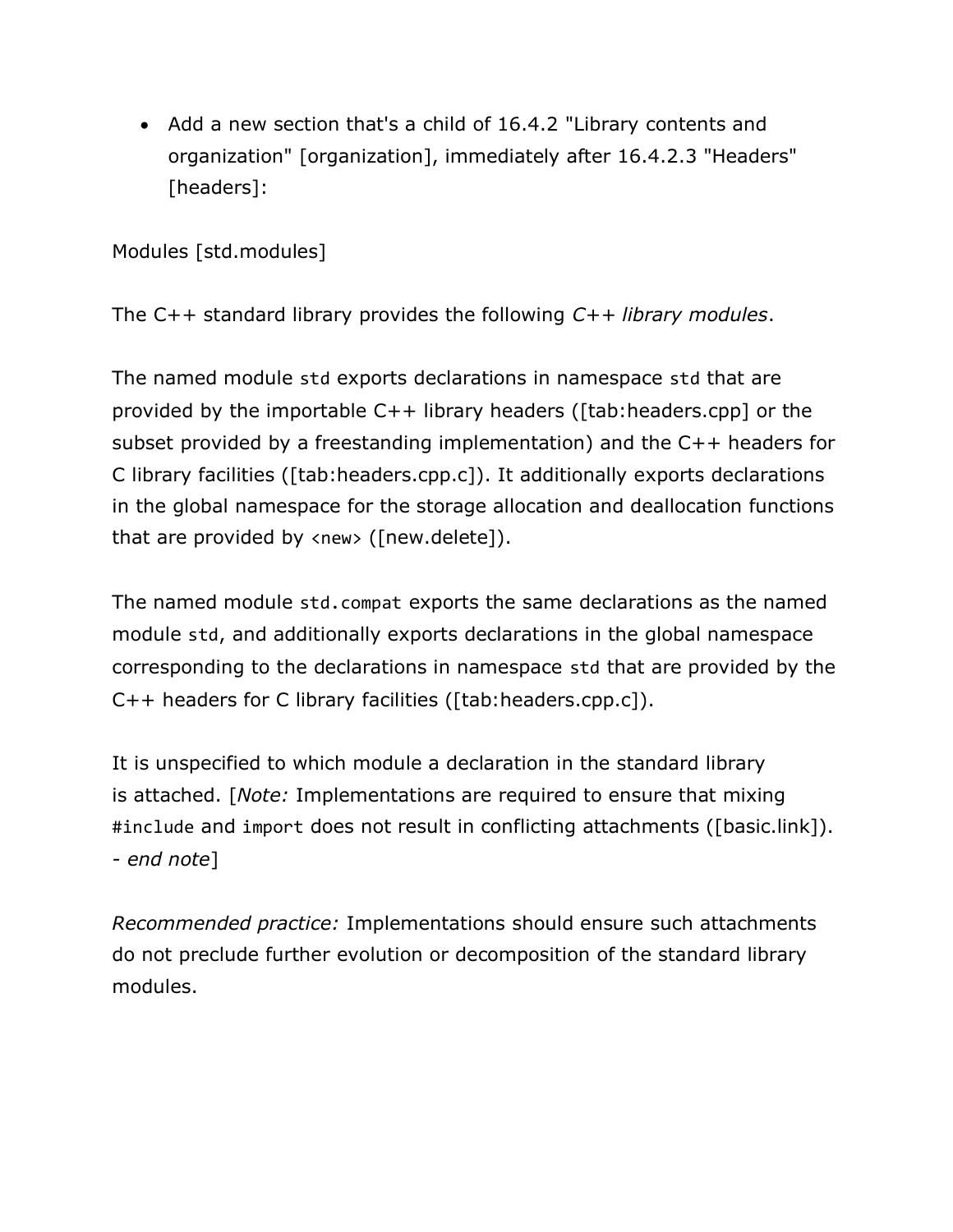A declaration in the standard library denotes the same entity regardless of whether it was made reachable through including a header, importing a header unit, or importing a C++ library module.

*Recommended practice:* Implementations should avoid exporting any other declarations from the C++ library modules.

[*Note:* Like all named modules, the C++ library modules do not make macros visible ([module.import]), such as assert ([cassert.syn]), errno ([cerrno.syn]), offsetof ([cstddef.syn]), and va\_arg ([cstdarg.syn]). *- end note*]

• Modify 6.7.5.5.1 "General" [basic.stc.dynamic.general] as depicted:

"[*Note 2:* The implicit declarations do not introduce the names std, std::size t, std::align val t, or any other names that the library uses to declare these names. Thus, a *new-expression*, *delete-expression*, or function call that refers to one of these functions without importing or including the header <new> ([new.syn]) **<ins>**or importing a C++ library module ([std.modules])**</ins>** is well-formed. However, referring to std or std::size\_t or std::align\_val\_t is ill-formed unless <del>the name has</del> been declared by importing or including the appropriate header<sup></del><ins>a standard library declaration ([cstddef.syn],</sup> [new.syn], [std.modules]) of that name precedes ([basic.lookup.general]) the use of that name</ins>. — end note]"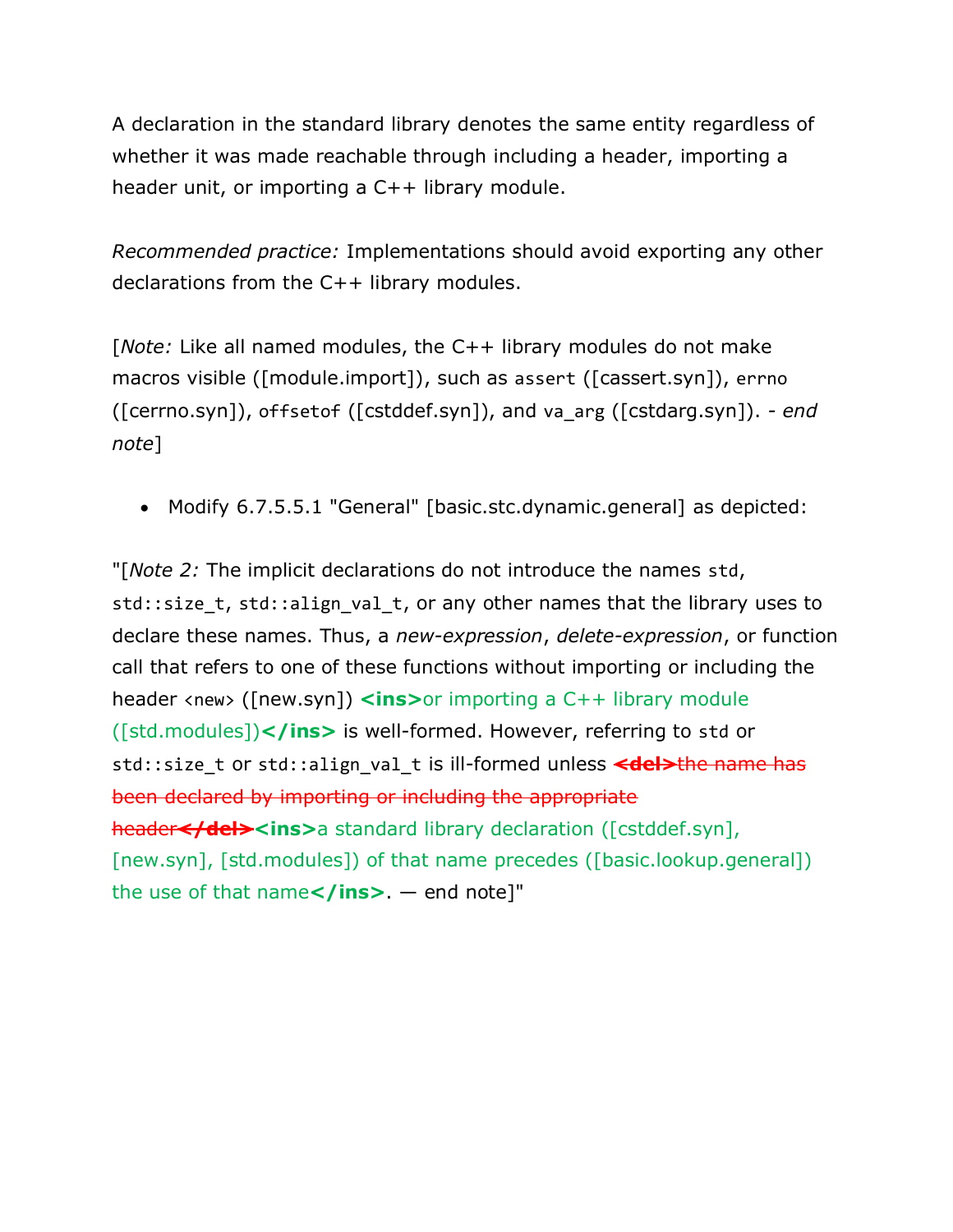• Modify 7.6.1.8 "Type identification" [expr.typeid]/7 as depicted:

"**<del>**If the header <typeinfo> ([type.info]) is not imported or included prior to a use of typeid**</del><ins>**The type std::type info ([type.info]) is not predefined; if a standard library declaration ([typeinfo.syn], [std.modules]) of std::type info does not precede ([basic.lookup.general]) a typeid expression</ins>, the program is ill-formed."

• Modify 7.6.8 "Three-way comparison operator" [expr.spaceship]/8 as depicted:

"The three comparison category types ([cmp.categories]) (the types std::strong ordering, std::weak ordering, and std::partial ordering) are not predefined; <del>if the header <compare> ([compare.syn]) is not imported or included prior to</del><ins>if a standard library declaration ([compare.syn], [std.modules]) of such a class type does not precede ([basic.lookup.general])**</ins>** a use of **<del>**such a **class</del><ins>**that**</ins>** type – even an implicit use in which the type is not named (e.g., via the auto specifier ([dcl.spec.auto]) in a defaulted three-way comparison ([class.spaceship]) or use of the built-in operator) – the program is ill-formed."